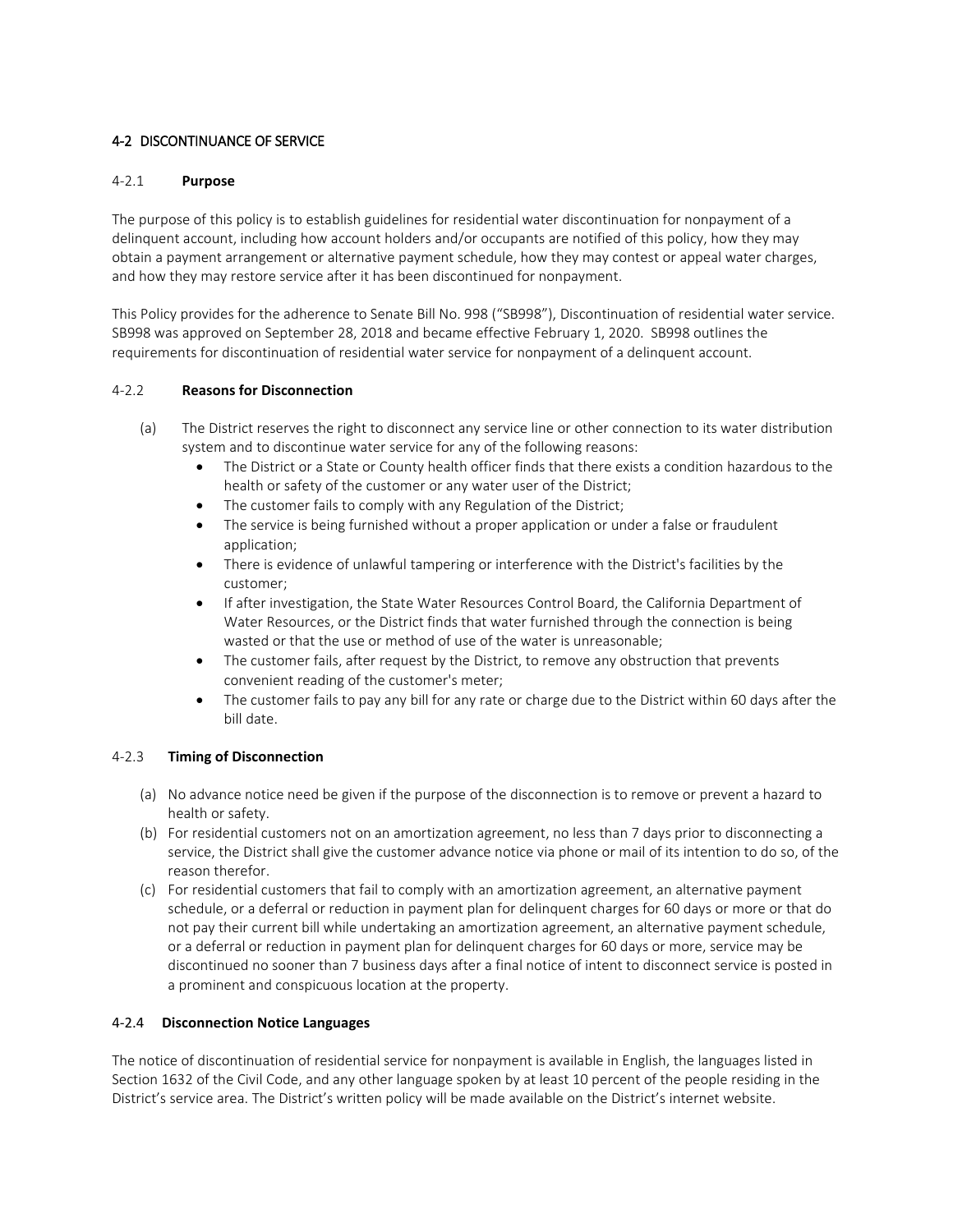# 4-2.5 **Notice of Disconnection**

- (a) The customer shall be offered the District's written policy (this Regulation) on discontinuation of residential service for nonpayment and options discussed to avert discontinuation of residential service for nonpayment, including, but not limited to: alternative payment schedules, a plan for deferred or reduced payments, procedures for requesting amortization of the unpaid balance, a telephone number for customers to contact to discuss options for averting discontinuation of residential service for nonpayment, and a formal mechanism for customers to petition for bill review and appeal.
- (b) Written notice of payment delinquency and impending discontinuation shall be mailed to the customer of the residence to which the residential service is provided. If the customer's address is not the address of the property to which residential service is provided, the notice shall also be sent to the address of the property to which residential service is provided, addressed to "Occupant." The notice shall include, but is not limited to, all of the following information in a clear and legible format:
	- The customer's name and address.
	- The amount of the delinquency.
	- The date by which payment or arrangement for payment is required in order to avoid discontinuation of residential service.
	- A description of the process to apply for an extension of time to pay the delinquent charges.
	- A description of the procedure to petition for bill review and appeal.
	- A description of the procedure by which the customer may request a deferred, reduced, or alternative payment schedule, including an amortization of the delinquent residential service charges.
	- A description of how to request a reconnection should water service be turned off.
- (c) If unable to make contact with the customer or an adult occupying the residence by telephone, and written notice is returned through the mail as undeliverable, a good faith effort will be made to visit the residence and leave a notice of imminent discontinuation of residential service for nonpayment and the urban and community water system's policy for discontinuation of residential service for nonpayment.
- (d) If an adult at the residence appeals the water bill, via the District's available appeal form, residential service will not be discontinued while the appeal is pending.

# 4-2.6 **Limits to Disconnection**

Residential water service shall not be discontinued for nonpayment if all of the following conditions are met:

- (a) The customer, or a tenant of the customer, submits to the District, the certification of a "primary care provider," as that term is defined in subparagraph (A) of paragraph (1) of subdivision (b) of Section 14088 of the Welfare and Institutions Code, that discontinuation of residential service will be life threatening to, or pose a serious threat to the health and safety of, a resident of the premises where residential service is provided.
- (b) The customer demonstrates that he or she is financially unable to pay for residential service within the urban and community water system's normal billing cycle. The customer shall be deemed financially unable to pay for residential service within the urban and community water system's normal billing cycle if any member of the customer's household is a current recipient of CalWORKs, CalFresh, general assistance, Medi-Cal, Supplemental Security Income/State Supplementary Payment Program, or California Special Supplemental Nutrition Program for Women, Infants, and Children, or the customer declares in writing, on a District provided form, that the household's annual income is less than 200 percent of the federal poverty level.
- (c) Customer is willing to enter into a plan for deferred or reduced payment, consistent with the written policies provided pursuant to subdivision (a) of Section 116906, with respect to all delinquent charges or an amortization agreement (not to exceed 12 months), alternative payment schedule.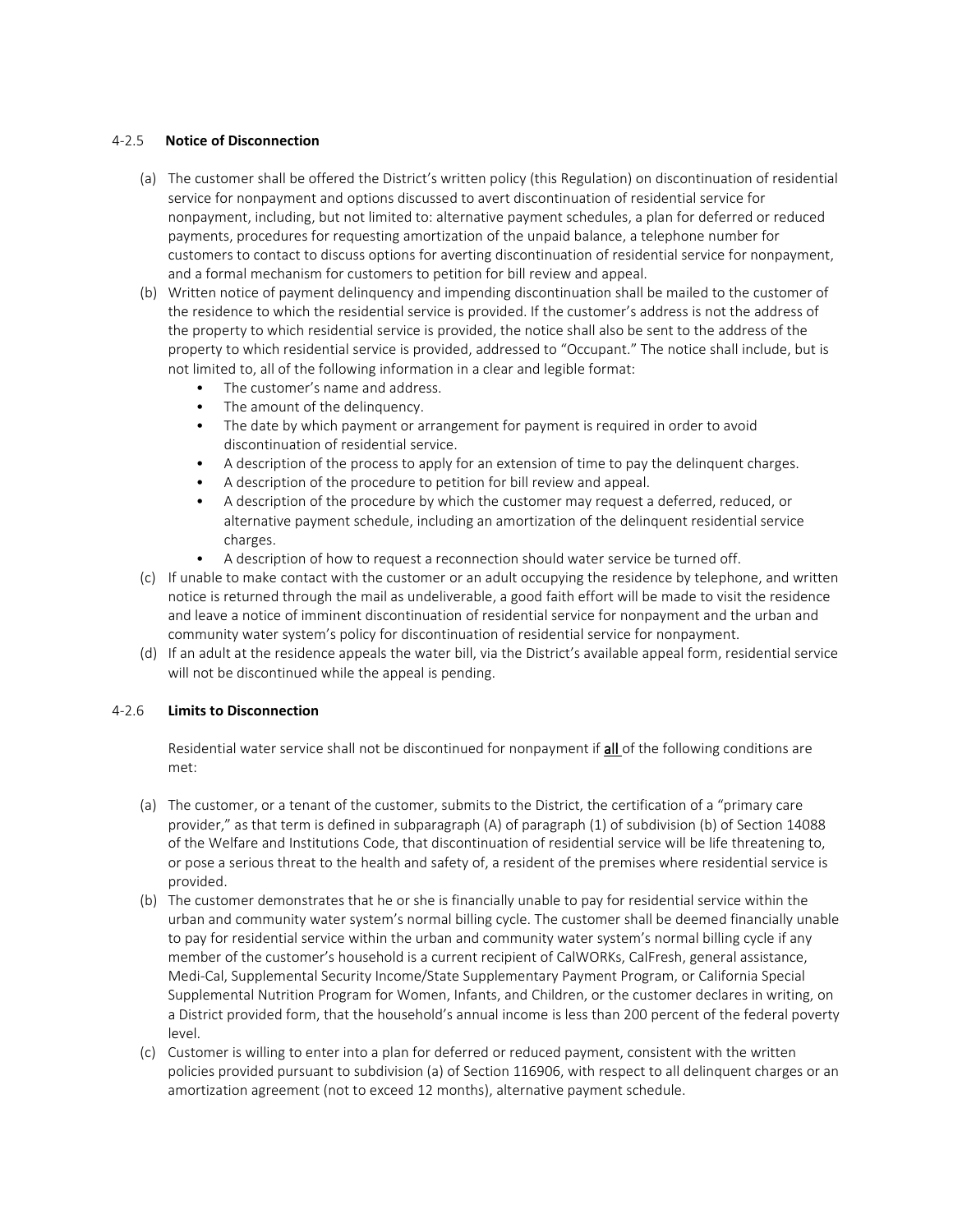- The District may grant a longer repayment period if it finds the longer period is necessary to avoid undue hardship to the customer based on the circumstances of the individual case.
- (d) If Policy sections 4-2.5 (a) through 4-2.5 (c) are met, the District shall offer the customer one or more of the following options:
	- Amortization of the unpaid balance.
	- Participation in an alternative payment schedule.
	- A partial or full reduction of the unpaid balance financed without additional charges to other ratepayers.
	- Temporary deferral of payment.
- (e) The District may choose best payment option that the customer will undertake and set parameters of that payment option.

# 4-2.7 **Reestablishment of Water Service**

- (a) When service has been discontinued due to nonpayment, the District will provide information on how to restore that service. The service will not be restored until all required delinquent charges and fees to reestablish service have been paid.
- (b) Residential customers that have a household annual income less than 200 percent of the federal poverty level *(any member of the household that is a current recipient of CalWORKs, CalFresh, general assistance, Medi-Cal, Supplemental Security Income/State Supplementary Payment Program, or California Special Supplemental Nutrition Program for Women, Infants, and Children, or the customer declares that the household's annual income is less than 200 percent of the federal poverty level)*, are automatically eligible for both of the following discounts:
	- Pursuant to State Health and Safety Code (H&S Code) section 116914 (a) (1), the fee to reconnect during normal operating hours will be the lesser of \$50 (as may be adjusted annually pursuant to H&S Code section 116914 (a) (1)) or the actual cost of reconnection as set forth in District's cost allocation plan.
		- o Reconnection fees shall be subject to an annual adjustment for changes in the Consumer Price Index beginning January 1, 2021.
	- Pursuant to H&S Code section 116914 (1) the fee to reconnect during the District's nonoperation hours, will be the lesser of \$150 (as may be adjusted annually pursuant to H&S Code section 116914 (a) (1)) or the actual cost of reconnection as set forth in the District's cost allocation plan.
		- o Reconnection fees shall be subject to an annual adjustment for changes in the Consumer Price Index beginning January 1, 2021.

# 4-2.8 **Disconnection Involving Landlords and Tenants**

- When the District is notified prior to shutoff that a tenant legally occupies the residence, the District shall make every good faith effort to inform the residential occupants, by means of written notice, when the account is in arrears at least 10 days prior to the termination. The written notice shall further inform the residential occupants that they have the right to become customers, to whom the service will then be billed, without being required to pay any amount which may be due on the delinquent account.
	- Once notified of the relationship the District will give notice of termination at least seven days prior to the proposed termination
- The District will only make service available to the residential occupants when each residential occupant agrees to the terms and conditions of service and meets all other District requirements to establish water service.
- In a multi-family residential property, if one or more of the residential occupants are legally willing and able to assume responsibility for the subsequent charges to the account and agree to meet all other District requirements to establish water service or if there is a physical means legally available to the District of